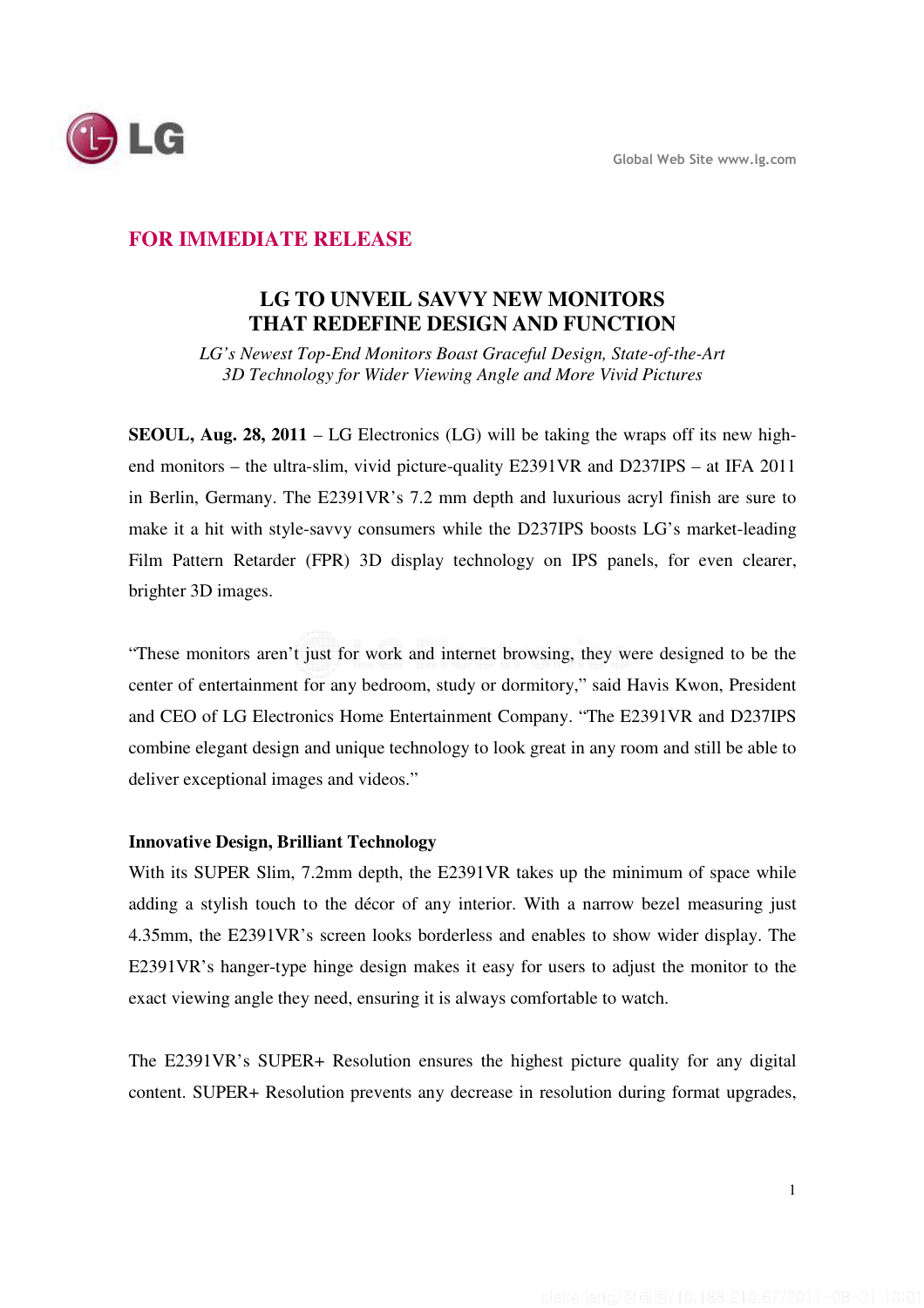

while sharpening blurry edges and adding new life to dim colours. The E2391VR also delivers an exceptionally crisp and vivid picture thanks to a contrast ratio of more than 10,000,000:1. What's more, the E2391VR is highly energy efficient through SUPER Energy Saving technology.

## **More Realistic 3D with IPS Panel**

The D237IPS uses state-of-the-art 3D technology combined with IPS panel, to deliver the ultimate in top-quality, comfortable 3D viewing. The D237IPS boasts "Flicker-Free" certification – from European quality assurance agencies TÜV and Intertek – and lower crosstalk, ensuring less dizziness and headaches that users commonly experience with conventional 3D monitors. With a brightness of 100nits, more than twice that of competing 3D monitors, the D237IPS offers a clearer 3D picture to help reduce eyestrain. And LG's battery-less, ultra-light 3D glasses provide an extremely comfortable 3D viewing experience for longer periods of time.

The D237IPS ensures there is no colour shift regardless of the angle from which the monitor is viewed and consistent colour and brightness also keep the 3D images realistic. The 3D IPS monitor broadens the viewing angle so that viewers can enjoy 3D from a wider range of positions. Ensuring viewers always have plenty of 3D content to watch, the D237IPS also features an excellent 2D to 3D conversion function.

## **Specifications**

| <b>Product</b>        | <b>E2391VR</b>       | <b>D237IPS</b>                                       |
|-----------------------|----------------------|------------------------------------------------------|
| <b>Screen Size</b>    | $23$ -inch           | $23$ -inch                                           |
| <b>Resolution</b>     | Full HD, 1920 x 1080 | 1920 x 1080                                          |
| <b>Brightness</b>     | $250 \text{cd/m}^2$  | $250 \text{cd/m}^2 (2D)$<br>100 $\text{cd/m}^2$ (3D) |
| <b>Contrast Ratio</b> | 10,000,000:1         | 5,000,000:1                                          |